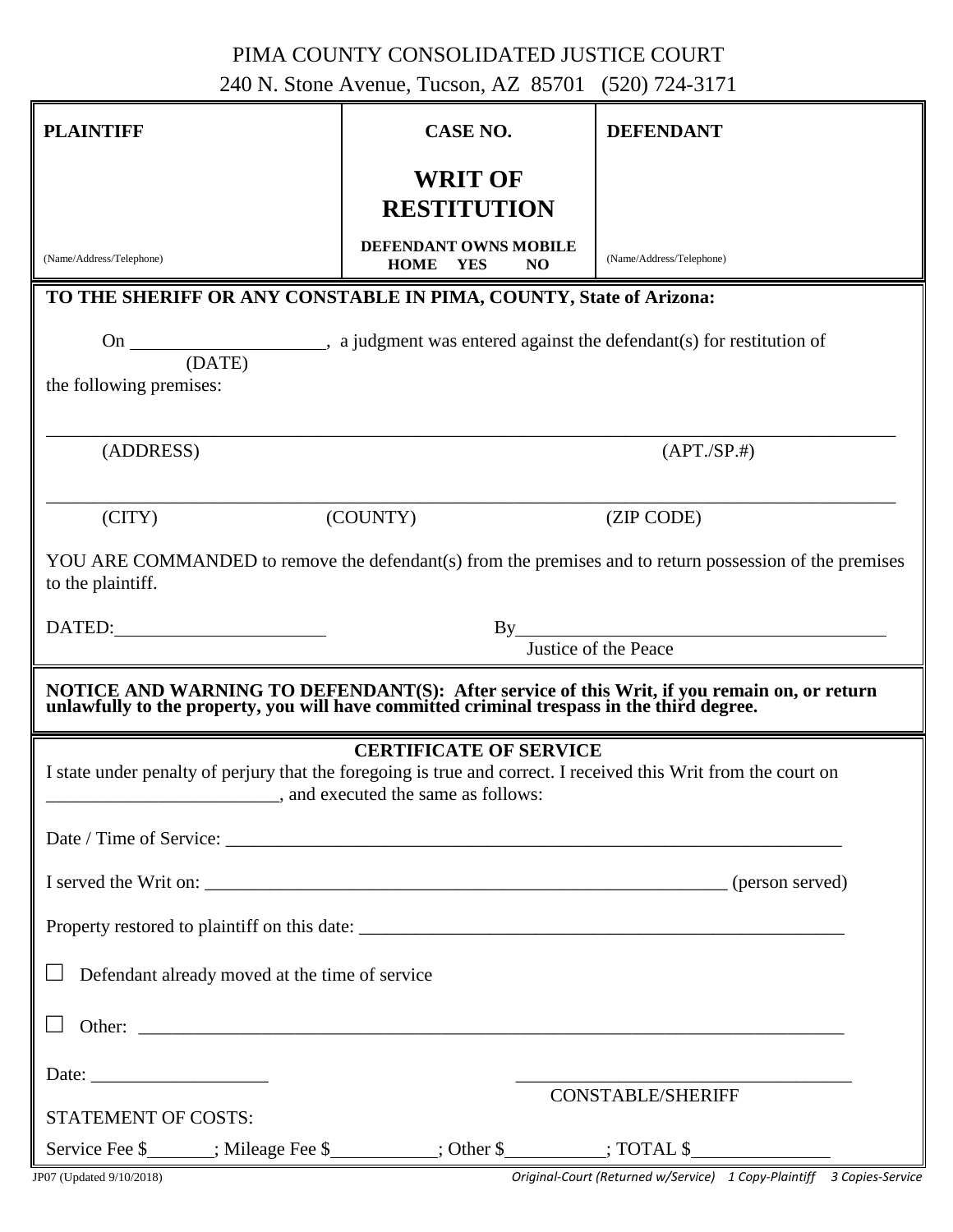## PIMA COUNTY CONSOLIDATED JUSTICE COURT 240 N. Stone Avenue, Tucson, AZ 85701 (520) 724-3171

| <b>PLAINTIFF</b>                                                                                                                                                             | <b>CASE NO.</b>                  | <b>DEFENDANT</b>           |  |
|------------------------------------------------------------------------------------------------------------------------------------------------------------------------------|----------------------------------|----------------------------|--|
|                                                                                                                                                                              | <b>REQUEST</b>                   |                            |  |
| (Name/Address/Phone):                                                                                                                                                        | (Processing fee may be required) | (Name/Address/Phone):      |  |
| File this document in person or by mail at:<br>Pima County Consolidated Justice Court<br><b>Attn: Civil Unit Clerk</b><br>240 N. Stone Avenue<br>Tucson, Arizona. 85701-1130 |                                  |                            |  |
| REQUEST TO THE CLERK: (Please process the following action)                                                                                                                  |                                  |                            |  |
| $\Box$ Voluntary Dismissal: $\Box$ with prejudice $\Box$ without prejudice                                                                                                   |                                  |                            |  |
| Writ of Restitution                                                                                                                                                          |                                  |                            |  |
| Writ of Execution                                                                                                                                                            |                                  |                            |  |
| MVD Lien                                                                                                                                                                     |                                  |                            |  |
| Supplemental Proceedings/Debtors Exam                                                                                                                                        |                                  |                            |  |
| Issue Subpoena(s)- Number:                                                                                                                                                   |                                  |                            |  |
| Certified Copy of Judgment                                                                                                                                                   |                                  |                            |  |
| Renewal of Judgment                                                                                                                                                          |                                  |                            |  |
| Non-Renewal of Judgment                                                                                                                                                      |                                  |                            |  |
| Satisfaction of Judgment                                                                                                                                                     |                                  |                            |  |
|                                                                                                                                                                              |                                  |                            |  |
|                                                                                                                                                                              |                                  |                            |  |
|                                                                                                                                                                              | Signature                        |                            |  |
| $\mathcal{L}_{\mathcal{A}}$<br>Authorized Agent Signature<br>Plaintiff                                                                                                       | Defendant                        | Authorized Agent Signature |  |
| ISSUED this date:<br><u> 1980 - Jan Stein Stein Stein Stein Stein Stein Stein Stein Stein Stein Stein Stein Stein Stein Stein Stein S</u>                                    |                                  |                            |  |
|                                                                                                                                                                              |                                  | Clerk                      |  |